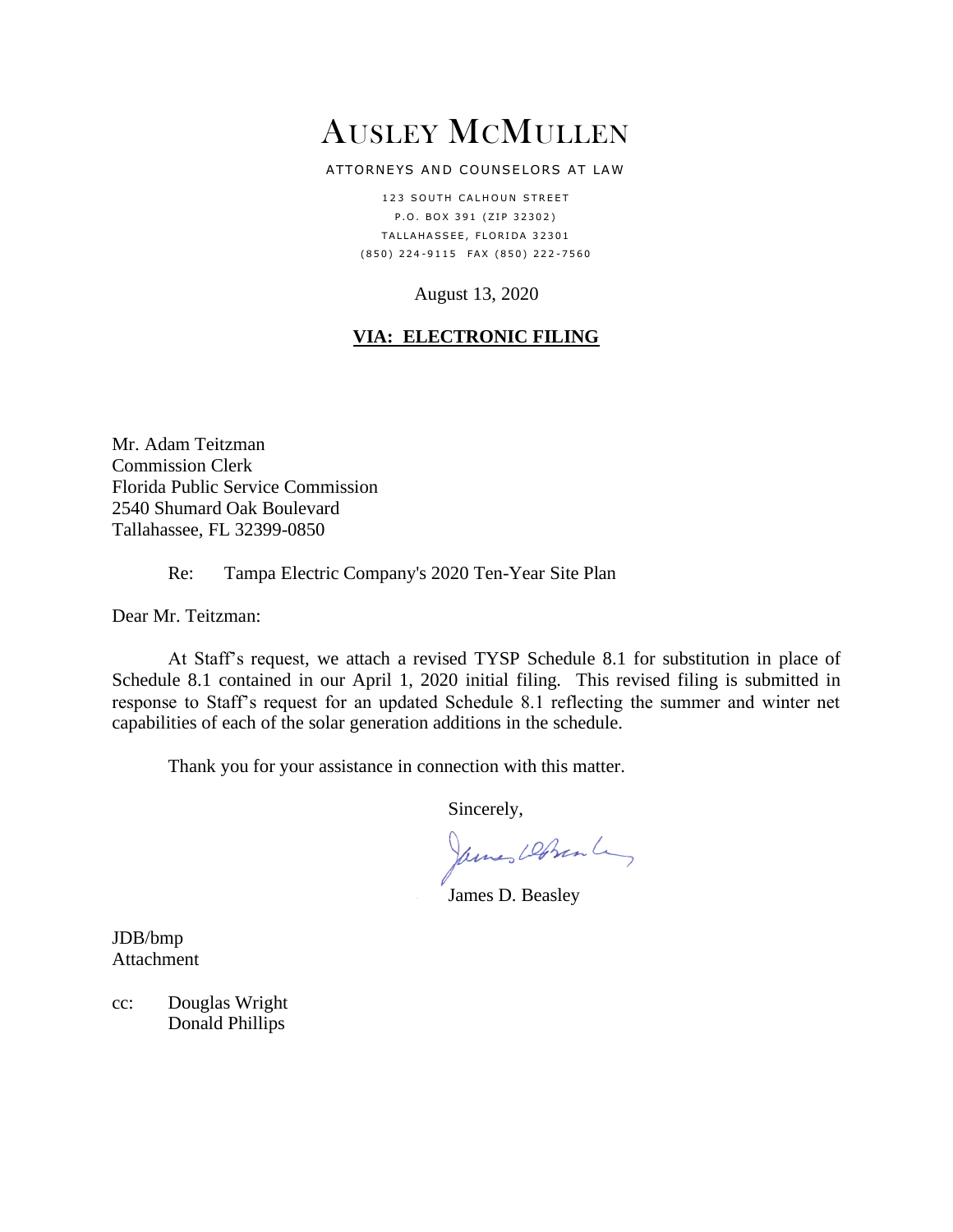| (395.0)<br>(395.0)<br>(395.0)<br>Firm Net Capability<br>Summer Winter<br>MW<br>392.0<br>392.0<br>rú.<br>335.0<br>385.0<br>18.5<br>18.5<br>18.5<br>18.5<br>50.0<br>18.5<br>10.0<br>10.0<br>30.0<br>66.0<br>10.0<br>$\widehat{H}$<br>481.<br>$\blacksquare$<br>$\mathcal{A}$<br>$\mathcal{A}$<br>$\blacksquare$<br>$\epsilon$<br>$\blacksquare$<br>$\blacksquare$<br>$\cdot$<br>$\blacksquare$<br>$\blacksquare$<br>$\mathbf{r}$<br>(385.0)<br>(385.0)<br>(303.9)<br>360.0<br>360.0<br>543.8<br>153.6<br>335.0<br>42.6<br>505.2<br>29.6<br>14.0<br>18.5<br>18.5<br>(1.2)<br>47.0<br>41.6<br>(2.2)<br>38.5<br>18.5<br>10.0<br>10.0<br>41.6<br>(1.4)<br>41.6<br>41.6<br>(1.7)<br>62.0<br>34.8<br>39.1<br>18.5<br>18.5<br>10.0<br>41.6<br>41.6<br>$\tilde{c}$<br>Gen. Max.<br>Nameplate<br>KW<br>2020 Changes and Additions:<br>2021 Changes and Additions:<br>2022 Changes and Additions:<br>2023 Changes and Additions:<br>445,500<br>397,800<br>445,500<br>397,800<br>445,500<br>74,800<br>74,500<br>52,500<br>25,000<br>70,000<br>18,500<br>18,500<br>18,500<br>18,500<br>10,000<br>10,000<br>74,500<br>74,500<br>74,500<br>50,000<br>74,500<br>74,500<br>74,500<br>66,000<br>60,000<br>18,500<br>10,000<br>(12)<br>Expected<br>Retirement<br><u>Mo/Yr</u><br>11/21<br>$\widehat{\tau}$<br>$\star$<br>$\star$<br>Commercial<br>In-Service<br><u>Mo/Yr</u><br>12/23<br>01/22<br>01/23<br>12/23<br>01/24<br>4/20<br>04/73<br>01/22<br>12/22<br>12/22<br>01/23<br>12/23<br>1/23<br>12/21<br>12/21<br>01/22<br>12/22<br>2/20<br>12/21<br>11/21<br>12/21<br>12/21<br>12/21<br>12/21<br>11/21<br>12/21<br>01/21<br>$\frac{6}{5}$<br>Const.<br>Start<br><u>Mo/Y</u><br>08/19<br>08/19<br>04/20<br>$\mathbf{r}=\mathbf{r}$<br>ම<br>$\cdot$<br>$\sim$<br>$\alpha \rightarrow 0$<br>化二环菌<br>$\cdot$<br>$\sim$<br><b>Contractor</b><br>$\epsilon$<br>$\mathcal{A}$<br>$\sim 10-10$<br>$\sim 10-10$<br>$\sim$ 1<br>Fuel Trans.<br>mary Alternate<br>$\frac{4}{2}$ $\frac{4}{2}$ $\frac{4}{2}$ $\frac{4}{2}$ $\frac{4}{2}$ $\frac{4}{2}$ $\frac{4}{2}$<br>≨ ≨ ≓<br>S S S S S S S S S S S L<br>$\S$ $\S$ $\S$ $\S$ $\S$ $\S$<br>₹<br>₹<br>ම<br>Primary<br><b>WA/RR</b><br><b>WA/RR</b><br>$\lessgtr$<br>$\widetilde{\Xi}$ $\Xi$ $\Xi$ $\Xi$<br>d d < < < <<br>≨<br>$\S$ $\S$ $\S$<br>$\overrightarrow{\mathtt{a}}$<br>$\overrightarrow{\mathtt{a}}$<br>$\overrightarrow{a}$<br>군<br>ε<br>군<br>Fuel<br>y Alternate<br>$rac{4}{2}$ $rac{4}{2}$ $rac{4}{2}$<br>$\S$ $\S$ $\S$<br>$\S$ $\S$ $\S$<br>S S S S S S S S S S S S<br>$\S$ $\S$ $\S$ $\S$ $\S$ $\S$<br>₹<br>ම<br>Primary<br>SOLAR<br>SOLAR<br>SOLAR<br><b>SOLAR</b><br>SOLAR<br><b>SOLAR</b><br>SOLAR<br>SOLAR<br><b>SOLAR</b><br>SOLAR<br>SOLAR<br>SOLAR<br>$\lessgtr$<br>S<br>≸<br>$\lessgtr$<br>$\tilde{\mathbf{z}}$<br>듦<br>$\tilde{\mathbf{S}}$<br>$\rm \frac{\rm \bf C}{\rm \bf Z}$<br>9<br>9<br>요 kg<br>g<br>9<br>9<br>ම<br><b>SP</b> e<br>4 4 4 5 5 2<br>S<br>$\frac{1}{6}$ $\geq$ $\frac{1}{6}$<br>ことととも<br>5000005<br>58888<br>€<br>Hillsborough<br>Hillsborough<br>Big Bend<br>Location<br>Unknown<br>Unknown<br>Big Berd<br><b>Big Bend</b><br>Unknown<br>Unknown<br>Unknown<br>Unknown<br>Unknown<br>Unknown<br><b>Big Bend</b><br>Unknown<br>Unknown<br>Unknown<br>Unknown<br>Unknown<br>Unknown<br><b>Big Bend</b><br>Unknown<br>Unknown<br>Bayside<br>Bayside<br>Pasco<br>Polk<br>ම<br>šg<br>$\lessgtr$<br>$\sum_{i=0}^{\infty} \sum_{j=0}^{\infty} \frac{1}{j} \left( \sum_{i=0}^{\infty} \frac{1}{j} \right) \left( \sum_{i=0}^{\infty} \frac{1}{j} \right) \left( \sum_{i=0}^{\infty} \frac{1}{j} \right) \left( \sum_{i=0}^{\infty} \frac{1}{j} \right) \left( \sum_{i=0}^{\infty} \frac{1}{j} \right) \left( \sum_{i=0}^{\infty} \frac{1}{j} \right) \left( \sum_{i=0}^{\infty} \frac{1}{j} \right) \left( \sum_{i=0}^{\infty$<br>$\frac{4}{2}$<br>$\frac{1}{2}$ - - - -<br>$\frac{4}{2}$<br>$\frac{4}{2}$<br>$\widehat{\boldsymbol{\omega}}$<br>$    -$<br>$\rightarrow$ $\rightarrow$ $\rightarrow$ $\rightarrow$<br>$\boldsymbol{\sim}$<br>Big Bend ST1 Modernization Outage<br>Little Manatee River Solar <sup>1</sup><br>Bayside 2 Enhancement<br>Bayside 1 Enhancement<br>Big Bend 2 Retirement<br>Reciprocating Engine<br>Reciprocating Engine<br>Reciprocating Engine<br>Reciprocating Engine<br>Reciprocating Engine<br>Mountain View Solar<br>Solar Degradation <sup>3</sup><br>Solar Degradation <sup>3</sup><br>Solar Degradation <sup>3</sup><br>Solar Degradation <sup>3</sup><br>Wimauma Solar <sup>1</sup><br>Big Bend CT 6 <sup>2</sup><br>Big Bend CT 5 <sup>2</sup><br>Battery Storage<br>Future Solar 1 <sup>1</sup><br>Battery Storage<br>Battery Storage<br>Future Solar 2 <sup>1</sup><br>Future Solar 4 <sup>1</sup><br>Future Solar 5 <sup>1</sup><br>Future Solar 8 <sup>1</sup><br>Future Solar 6 <sup>1</sup><br>Future Solar 7 <sup>1</sup><br>Future Solar 3<br>Big Bend ST1<br>Durrance <sup>1</sup><br>Plant<br>Name<br>$\widehat{\boldsymbol{\epsilon}}$<br>2023<br>2024<br>2020<br>2022<br>$\frac{20}{20}$ |  |  | Planned and Prospective Generating Facility Additions and Changes |  |  |  |  |  |
|---------------------------------------------------------------------------------------------------------------------------------------------------------------------------------------------------------------------------------------------------------------------------------------------------------------------------------------------------------------------------------------------------------------------------------------------------------------------------------------------------------------------------------------------------------------------------------------------------------------------------------------------------------------------------------------------------------------------------------------------------------------------------------------------------------------------------------------------------------------------------------------------------------------------------------------------------------------------------------------------------------------------------------------------------------------------------------------------------------------------------------------------------------------------------------------------------------------------------------------------------------------------------------------------------------------------------------------------------------------------------------------------------------------------------------------------------------------------------------------------------------------------------------------------------------------------------------------------------------------------------------------------------------------------------------------------------------------------------------------------------------------------------------------------------------------------------------------------------------------------------------------------------------------------------------------------------------------------------------------------------------------------------------------------------------------------------------------------------------------------------------------------------------------------------------------------------------------------------------------------------------------------------------------------------------------------------------------------------------------------------------------------------------------------------------------------------------------------------------------------------------------------------------------------------------------------------------------------------------------------------------------------------------------------------------------------------------------------------------------------------------------------------------------------------------------------------------------------------------------------------------------------------------------------------------------------------------------------------------------------------------------------------------------------------------------------------------------------------------------------------------------------------------------------------------------------------------------------------------------------------------------------------------------------------------------------------------------------------------------------------------------------------------------------------------------------------------------------------------------------------------------------------------------------------------------------------------------------------------------------------------------------------------------------------------------------------------------------------------------------------------------------------------------------------------------------------------------------------------------------------------------------------------------------------------------------------------------------------------------------------------------------------------------------------------------------------------------------------------------------------------------------------------------------------------------------------------------------------------------------------------------------------------------------------------------------------------------------------------------------------------------------------------------------------------------------------------------------------------------------------------------------------------------------------------------------------------------------------------------------------------------------------------------------------------------------------------------------------------------------------------------------------------------------------------------------------------------------------------------------------------------------------------------------------------------------------------------------------------------------------------|--|--|-------------------------------------------------------------------|--|--|--|--|--|
|                                                                                                                                                                                                                                                                                                                                                                                                                                                                                                                                                                                                                                                                                                                                                                                                                                                                                                                                                                                                                                                                                                                                                                                                                                                                                                                                                                                                                                                                                                                                                                                                                                                                                                                                                                                                                                                                                                                                                                                                                                                                                                                                                                                                                                                                                                                                                                                                                                                                                                                                                                                                                                                                                                                                                                                                                                                                                                                                                                                                                                                                                                                                                                                                                                                                                                                                                                                                                                                                                                                                                                                                                                                                                                                                                                                                                                                                                                                                                                                                                                                                                                                                                                                                                                                                                                                                                                                                                                                                                                                                                                                                                                                                                                                                                                                                                                                                                                                                                                                                         |  |  |                                                                   |  |  |  |  |  |
|                                                                                                                                                                                                                                                                                                                                                                                                                                                                                                                                                                                                                                                                                                                                                                                                                                                                                                                                                                                                                                                                                                                                                                                                                                                                                                                                                                                                                                                                                                                                                                                                                                                                                                                                                                                                                                                                                                                                                                                                                                                                                                                                                                                                                                                                                                                                                                                                                                                                                                                                                                                                                                                                                                                                                                                                                                                                                                                                                                                                                                                                                                                                                                                                                                                                                                                                                                                                                                                                                                                                                                                                                                                                                                                                                                                                                                                                                                                                                                                                                                                                                                                                                                                                                                                                                                                                                                                                                                                                                                                                                                                                                                                                                                                                                                                                                                                                                                                                                                                                         |  |  |                                                                   |  |  |  |  |  |
|                                                                                                                                                                                                                                                                                                                                                                                                                                                                                                                                                                                                                                                                                                                                                                                                                                                                                                                                                                                                                                                                                                                                                                                                                                                                                                                                                                                                                                                                                                                                                                                                                                                                                                                                                                                                                                                                                                                                                                                                                                                                                                                                                                                                                                                                                                                                                                                                                                                                                                                                                                                                                                                                                                                                                                                                                                                                                                                                                                                                                                                                                                                                                                                                                                                                                                                                                                                                                                                                                                                                                                                                                                                                                                                                                                                                                                                                                                                                                                                                                                                                                                                                                                                                                                                                                                                                                                                                                                                                                                                                                                                                                                                                                                                                                                                                                                                                                                                                                                                                         |  |  |                                                                   |  |  |  |  |  |
|                                                                                                                                                                                                                                                                                                                                                                                                                                                                                                                                                                                                                                                                                                                                                                                                                                                                                                                                                                                                                                                                                                                                                                                                                                                                                                                                                                                                                                                                                                                                                                                                                                                                                                                                                                                                                                                                                                                                                                                                                                                                                                                                                                                                                                                                                                                                                                                                                                                                                                                                                                                                                                                                                                                                                                                                                                                                                                                                                                                                                                                                                                                                                                                                                                                                                                                                                                                                                                                                                                                                                                                                                                                                                                                                                                                                                                                                                                                                                                                                                                                                                                                                                                                                                                                                                                                                                                                                                                                                                                                                                                                                                                                                                                                                                                                                                                                                                                                                                                                                         |  |  |                                                                   |  |  |  |  |  |
|                                                                                                                                                                                                                                                                                                                                                                                                                                                                                                                                                                                                                                                                                                                                                                                                                                                                                                                                                                                                                                                                                                                                                                                                                                                                                                                                                                                                                                                                                                                                                                                                                                                                                                                                                                                                                                                                                                                                                                                                                                                                                                                                                                                                                                                                                                                                                                                                                                                                                                                                                                                                                                                                                                                                                                                                                                                                                                                                                                                                                                                                                                                                                                                                                                                                                                                                                                                                                                                                                                                                                                                                                                                                                                                                                                                                                                                                                                                                                                                                                                                                                                                                                                                                                                                                                                                                                                                                                                                                                                                                                                                                                                                                                                                                                                                                                                                                                                                                                                                                         |  |  |                                                                   |  |  |  |  |  |
|                                                                                                                                                                                                                                                                                                                                                                                                                                                                                                                                                                                                                                                                                                                                                                                                                                                                                                                                                                                                                                                                                                                                                                                                                                                                                                                                                                                                                                                                                                                                                                                                                                                                                                                                                                                                                                                                                                                                                                                                                                                                                                                                                                                                                                                                                                                                                                                                                                                                                                                                                                                                                                                                                                                                                                                                                                                                                                                                                                                                                                                                                                                                                                                                                                                                                                                                                                                                                                                                                                                                                                                                                                                                                                                                                                                                                                                                                                                                                                                                                                                                                                                                                                                                                                                                                                                                                                                                                                                                                                                                                                                                                                                                                                                                                                                                                                                                                                                                                                                                         |  |  |                                                                   |  |  |  |  |  |
|                                                                                                                                                                                                                                                                                                                                                                                                                                                                                                                                                                                                                                                                                                                                                                                                                                                                                                                                                                                                                                                                                                                                                                                                                                                                                                                                                                                                                                                                                                                                                                                                                                                                                                                                                                                                                                                                                                                                                                                                                                                                                                                                                                                                                                                                                                                                                                                                                                                                                                                                                                                                                                                                                                                                                                                                                                                                                                                                                                                                                                                                                                                                                                                                                                                                                                                                                                                                                                                                                                                                                                                                                                                                                                                                                                                                                                                                                                                                                                                                                                                                                                                                                                                                                                                                                                                                                                                                                                                                                                                                                                                                                                                                                                                                                                                                                                                                                                                                                                                                         |  |  |                                                                   |  |  |  |  |  |
|                                                                                                                                                                                                                                                                                                                                                                                                                                                                                                                                                                                                                                                                                                                                                                                                                                                                                                                                                                                                                                                                                                                                                                                                                                                                                                                                                                                                                                                                                                                                                                                                                                                                                                                                                                                                                                                                                                                                                                                                                                                                                                                                                                                                                                                                                                                                                                                                                                                                                                                                                                                                                                                                                                                                                                                                                                                                                                                                                                                                                                                                                                                                                                                                                                                                                                                                                                                                                                                                                                                                                                                                                                                                                                                                                                                                                                                                                                                                                                                                                                                                                                                                                                                                                                                                                                                                                                                                                                                                                                                                                                                                                                                                                                                                                                                                                                                                                                                                                                                                         |  |  |                                                                   |  |  |  |  |  |
|                                                                                                                                                                                                                                                                                                                                                                                                                                                                                                                                                                                                                                                                                                                                                                                                                                                                                                                                                                                                                                                                                                                                                                                                                                                                                                                                                                                                                                                                                                                                                                                                                                                                                                                                                                                                                                                                                                                                                                                                                                                                                                                                                                                                                                                                                                                                                                                                                                                                                                                                                                                                                                                                                                                                                                                                                                                                                                                                                                                                                                                                                                                                                                                                                                                                                                                                                                                                                                                                                                                                                                                                                                                                                                                                                                                                                                                                                                                                                                                                                                                                                                                                                                                                                                                                                                                                                                                                                                                                                                                                                                                                                                                                                                                                                                                                                                                                                                                                                                                                         |  |  |                                                                   |  |  |  |  |  |
|                                                                                                                                                                                                                                                                                                                                                                                                                                                                                                                                                                                                                                                                                                                                                                                                                                                                                                                                                                                                                                                                                                                                                                                                                                                                                                                                                                                                                                                                                                                                                                                                                                                                                                                                                                                                                                                                                                                                                                                                                                                                                                                                                                                                                                                                                                                                                                                                                                                                                                                                                                                                                                                                                                                                                                                                                                                                                                                                                                                                                                                                                                                                                                                                                                                                                                                                                                                                                                                                                                                                                                                                                                                                                                                                                                                                                                                                                                                                                                                                                                                                                                                                                                                                                                                                                                                                                                                                                                                                                                                                                                                                                                                                                                                                                                                                                                                                                                                                                                                                         |  |  |                                                                   |  |  |  |  |  |
|                                                                                                                                                                                                                                                                                                                                                                                                                                                                                                                                                                                                                                                                                                                                                                                                                                                                                                                                                                                                                                                                                                                                                                                                                                                                                                                                                                                                                                                                                                                                                                                                                                                                                                                                                                                                                                                                                                                                                                                                                                                                                                                                                                                                                                                                                                                                                                                                                                                                                                                                                                                                                                                                                                                                                                                                                                                                                                                                                                                                                                                                                                                                                                                                                                                                                                                                                                                                                                                                                                                                                                                                                                                                                                                                                                                                                                                                                                                                                                                                                                                                                                                                                                                                                                                                                                                                                                                                                                                                                                                                                                                                                                                                                                                                                                                                                                                                                                                                                                                                         |  |  |                                                                   |  |  |  |  |  |
|                                                                                                                                                                                                                                                                                                                                                                                                                                                                                                                                                                                                                                                                                                                                                                                                                                                                                                                                                                                                                                                                                                                                                                                                                                                                                                                                                                                                                                                                                                                                                                                                                                                                                                                                                                                                                                                                                                                                                                                                                                                                                                                                                                                                                                                                                                                                                                                                                                                                                                                                                                                                                                                                                                                                                                                                                                                                                                                                                                                                                                                                                                                                                                                                                                                                                                                                                                                                                                                                                                                                                                                                                                                                                                                                                                                                                                                                                                                                                                                                                                                                                                                                                                                                                                                                                                                                                                                                                                                                                                                                                                                                                                                                                                                                                                                                                                                                                                                                                                                                         |  |  |                                                                   |  |  |  |  |  |
|                                                                                                                                                                                                                                                                                                                                                                                                                                                                                                                                                                                                                                                                                                                                                                                                                                                                                                                                                                                                                                                                                                                                                                                                                                                                                                                                                                                                                                                                                                                                                                                                                                                                                                                                                                                                                                                                                                                                                                                                                                                                                                                                                                                                                                                                                                                                                                                                                                                                                                                                                                                                                                                                                                                                                                                                                                                                                                                                                                                                                                                                                                                                                                                                                                                                                                                                                                                                                                                                                                                                                                                                                                                                                                                                                                                                                                                                                                                                                                                                                                                                                                                                                                                                                                                                                                                                                                                                                                                                                                                                                                                                                                                                                                                                                                                                                                                                                                                                                                                                         |  |  |                                                                   |  |  |  |  |  |
|                                                                                                                                                                                                                                                                                                                                                                                                                                                                                                                                                                                                                                                                                                                                                                                                                                                                                                                                                                                                                                                                                                                                                                                                                                                                                                                                                                                                                                                                                                                                                                                                                                                                                                                                                                                                                                                                                                                                                                                                                                                                                                                                                                                                                                                                                                                                                                                                                                                                                                                                                                                                                                                                                                                                                                                                                                                                                                                                                                                                                                                                                                                                                                                                                                                                                                                                                                                                                                                                                                                                                                                                                                                                                                                                                                                                                                                                                                                                                                                                                                                                                                                                                                                                                                                                                                                                                                                                                                                                                                                                                                                                                                                                                                                                                                                                                                                                                                                                                                                                         |  |  |                                                                   |  |  |  |  |  |
|                                                                                                                                                                                                                                                                                                                                                                                                                                                                                                                                                                                                                                                                                                                                                                                                                                                                                                                                                                                                                                                                                                                                                                                                                                                                                                                                                                                                                                                                                                                                                                                                                                                                                                                                                                                                                                                                                                                                                                                                                                                                                                                                                                                                                                                                                                                                                                                                                                                                                                                                                                                                                                                                                                                                                                                                                                                                                                                                                                                                                                                                                                                                                                                                                                                                                                                                                                                                                                                                                                                                                                                                                                                                                                                                                                                                                                                                                                                                                                                                                                                                                                                                                                                                                                                                                                                                                                                                                                                                                                                                                                                                                                                                                                                                                                                                                                                                                                                                                                                                         |  |  |                                                                   |  |  |  |  |  |
|                                                                                                                                                                                                                                                                                                                                                                                                                                                                                                                                                                                                                                                                                                                                                                                                                                                                                                                                                                                                                                                                                                                                                                                                                                                                                                                                                                                                                                                                                                                                                                                                                                                                                                                                                                                                                                                                                                                                                                                                                                                                                                                                                                                                                                                                                                                                                                                                                                                                                                                                                                                                                                                                                                                                                                                                                                                                                                                                                                                                                                                                                                                                                                                                                                                                                                                                                                                                                                                                                                                                                                                                                                                                                                                                                                                                                                                                                                                                                                                                                                                                                                                                                                                                                                                                                                                                                                                                                                                                                                                                                                                                                                                                                                                                                                                                                                                                                                                                                                                                         |  |  |                                                                   |  |  |  |  |  |
|                                                                                                                                                                                                                                                                                                                                                                                                                                                                                                                                                                                                                                                                                                                                                                                                                                                                                                                                                                                                                                                                                                                                                                                                                                                                                                                                                                                                                                                                                                                                                                                                                                                                                                                                                                                                                                                                                                                                                                                                                                                                                                                                                                                                                                                                                                                                                                                                                                                                                                                                                                                                                                                                                                                                                                                                                                                                                                                                                                                                                                                                                                                                                                                                                                                                                                                                                                                                                                                                                                                                                                                                                                                                                                                                                                                                                                                                                                                                                                                                                                                                                                                                                                                                                                                                                                                                                                                                                                                                                                                                                                                                                                                                                                                                                                                                                                                                                                                                                                                                         |  |  |                                                                   |  |  |  |  |  |
|                                                                                                                                                                                                                                                                                                                                                                                                                                                                                                                                                                                                                                                                                                                                                                                                                                                                                                                                                                                                                                                                                                                                                                                                                                                                                                                                                                                                                                                                                                                                                                                                                                                                                                                                                                                                                                                                                                                                                                                                                                                                                                                                                                                                                                                                                                                                                                                                                                                                                                                                                                                                                                                                                                                                                                                                                                                                                                                                                                                                                                                                                                                                                                                                                                                                                                                                                                                                                                                                                                                                                                                                                                                                                                                                                                                                                                                                                                                                                                                                                                                                                                                                                                                                                                                                                                                                                                                                                                                                                                                                                                                                                                                                                                                                                                                                                                                                                                                                                                                                         |  |  |                                                                   |  |  |  |  |  |
|                                                                                                                                                                                                                                                                                                                                                                                                                                                                                                                                                                                                                                                                                                                                                                                                                                                                                                                                                                                                                                                                                                                                                                                                                                                                                                                                                                                                                                                                                                                                                                                                                                                                                                                                                                                                                                                                                                                                                                                                                                                                                                                                                                                                                                                                                                                                                                                                                                                                                                                                                                                                                                                                                                                                                                                                                                                                                                                                                                                                                                                                                                                                                                                                                                                                                                                                                                                                                                                                                                                                                                                                                                                                                                                                                                                                                                                                                                                                                                                                                                                                                                                                                                                                                                                                                                                                                                                                                                                                                                                                                                                                                                                                                                                                                                                                                                                                                                                                                                                                         |  |  |                                                                   |  |  |  |  |  |
|                                                                                                                                                                                                                                                                                                                                                                                                                                                                                                                                                                                                                                                                                                                                                                                                                                                                                                                                                                                                                                                                                                                                                                                                                                                                                                                                                                                                                                                                                                                                                                                                                                                                                                                                                                                                                                                                                                                                                                                                                                                                                                                                                                                                                                                                                                                                                                                                                                                                                                                                                                                                                                                                                                                                                                                                                                                                                                                                                                                                                                                                                                                                                                                                                                                                                                                                                                                                                                                                                                                                                                                                                                                                                                                                                                                                                                                                                                                                                                                                                                                                                                                                                                                                                                                                                                                                                                                                                                                                                                                                                                                                                                                                                                                                                                                                                                                                                                                                                                                                         |  |  |                                                                   |  |  |  |  |  |
|                                                                                                                                                                                                                                                                                                                                                                                                                                                                                                                                                                                                                                                                                                                                                                                                                                                                                                                                                                                                                                                                                                                                                                                                                                                                                                                                                                                                                                                                                                                                                                                                                                                                                                                                                                                                                                                                                                                                                                                                                                                                                                                                                                                                                                                                                                                                                                                                                                                                                                                                                                                                                                                                                                                                                                                                                                                                                                                                                                                                                                                                                                                                                                                                                                                                                                                                                                                                                                                                                                                                                                                                                                                                                                                                                                                                                                                                                                                                                                                                                                                                                                                                                                                                                                                                                                                                                                                                                                                                                                                                                                                                                                                                                                                                                                                                                                                                                                                                                                                                         |  |  |                                                                   |  |  |  |  |  |
|                                                                                                                                                                                                                                                                                                                                                                                                                                                                                                                                                                                                                                                                                                                                                                                                                                                                                                                                                                                                                                                                                                                                                                                                                                                                                                                                                                                                                                                                                                                                                                                                                                                                                                                                                                                                                                                                                                                                                                                                                                                                                                                                                                                                                                                                                                                                                                                                                                                                                                                                                                                                                                                                                                                                                                                                                                                                                                                                                                                                                                                                                                                                                                                                                                                                                                                                                                                                                                                                                                                                                                                                                                                                                                                                                                                                                                                                                                                                                                                                                                                                                                                                                                                                                                                                                                                                                                                                                                                                                                                                                                                                                                                                                                                                                                                                                                                                                                                                                                                                         |  |  |                                                                   |  |  |  |  |  |
|                                                                                                                                                                                                                                                                                                                                                                                                                                                                                                                                                                                                                                                                                                                                                                                                                                                                                                                                                                                                                                                                                                                                                                                                                                                                                                                                                                                                                                                                                                                                                                                                                                                                                                                                                                                                                                                                                                                                                                                                                                                                                                                                                                                                                                                                                                                                                                                                                                                                                                                                                                                                                                                                                                                                                                                                                                                                                                                                                                                                                                                                                                                                                                                                                                                                                                                                                                                                                                                                                                                                                                                                                                                                                                                                                                                                                                                                                                                                                                                                                                                                                                                                                                                                                                                                                                                                                                                                                                                                                                                                                                                                                                                                                                                                                                                                                                                                                                                                                                                                         |  |  |                                                                   |  |  |  |  |  |
|                                                                                                                                                                                                                                                                                                                                                                                                                                                                                                                                                                                                                                                                                                                                                                                                                                                                                                                                                                                                                                                                                                                                                                                                                                                                                                                                                                                                                                                                                                                                                                                                                                                                                                                                                                                                                                                                                                                                                                                                                                                                                                                                                                                                                                                                                                                                                                                                                                                                                                                                                                                                                                                                                                                                                                                                                                                                                                                                                                                                                                                                                                                                                                                                                                                                                                                                                                                                                                                                                                                                                                                                                                                                                                                                                                                                                                                                                                                                                                                                                                                                                                                                                                                                                                                                                                                                                                                                                                                                                                                                                                                                                                                                                                                                                                                                                                                                                                                                                                                                         |  |  |                                                                   |  |  |  |  |  |
|                                                                                                                                                                                                                                                                                                                                                                                                                                                                                                                                                                                                                                                                                                                                                                                                                                                                                                                                                                                                                                                                                                                                                                                                                                                                                                                                                                                                                                                                                                                                                                                                                                                                                                                                                                                                                                                                                                                                                                                                                                                                                                                                                                                                                                                                                                                                                                                                                                                                                                                                                                                                                                                                                                                                                                                                                                                                                                                                                                                                                                                                                                                                                                                                                                                                                                                                                                                                                                                                                                                                                                                                                                                                                                                                                                                                                                                                                                                                                                                                                                                                                                                                                                                                                                                                                                                                                                                                                                                                                                                                                                                                                                                                                                                                                                                                                                                                                                                                                                                                         |  |  |                                                                   |  |  |  |  |  |
|                                                                                                                                                                                                                                                                                                                                                                                                                                                                                                                                                                                                                                                                                                                                                                                                                                                                                                                                                                                                                                                                                                                                                                                                                                                                                                                                                                                                                                                                                                                                                                                                                                                                                                                                                                                                                                                                                                                                                                                                                                                                                                                                                                                                                                                                                                                                                                                                                                                                                                                                                                                                                                                                                                                                                                                                                                                                                                                                                                                                                                                                                                                                                                                                                                                                                                                                                                                                                                                                                                                                                                                                                                                                                                                                                                                                                                                                                                                                                                                                                                                                                                                                                                                                                                                                                                                                                                                                                                                                                                                                                                                                                                                                                                                                                                                                                                                                                                                                                                                                         |  |  |                                                                   |  |  |  |  |  |
|                                                                                                                                                                                                                                                                                                                                                                                                                                                                                                                                                                                                                                                                                                                                                                                                                                                                                                                                                                                                                                                                                                                                                                                                                                                                                                                                                                                                                                                                                                                                                                                                                                                                                                                                                                                                                                                                                                                                                                                                                                                                                                                                                                                                                                                                                                                                                                                                                                                                                                                                                                                                                                                                                                                                                                                                                                                                                                                                                                                                                                                                                                                                                                                                                                                                                                                                                                                                                                                                                                                                                                                                                                                                                                                                                                                                                                                                                                                                                                                                                                                                                                                                                                                                                                                                                                                                                                                                                                                                                                                                                                                                                                                                                                                                                                                                                                                                                                                                                                                                         |  |  |                                                                   |  |  |  |  |  |
|                                                                                                                                                                                                                                                                                                                                                                                                                                                                                                                                                                                                                                                                                                                                                                                                                                                                                                                                                                                                                                                                                                                                                                                                                                                                                                                                                                                                                                                                                                                                                                                                                                                                                                                                                                                                                                                                                                                                                                                                                                                                                                                                                                                                                                                                                                                                                                                                                                                                                                                                                                                                                                                                                                                                                                                                                                                                                                                                                                                                                                                                                                                                                                                                                                                                                                                                                                                                                                                                                                                                                                                                                                                                                                                                                                                                                                                                                                                                                                                                                                                                                                                                                                                                                                                                                                                                                                                                                                                                                                                                                                                                                                                                                                                                                                                                                                                                                                                                                                                                         |  |  |                                                                   |  |  |  |  |  |
|                                                                                                                                                                                                                                                                                                                                                                                                                                                                                                                                                                                                                                                                                                                                                                                                                                                                                                                                                                                                                                                                                                                                                                                                                                                                                                                                                                                                                                                                                                                                                                                                                                                                                                                                                                                                                                                                                                                                                                                                                                                                                                                                                                                                                                                                                                                                                                                                                                                                                                                                                                                                                                                                                                                                                                                                                                                                                                                                                                                                                                                                                                                                                                                                                                                                                                                                                                                                                                                                                                                                                                                                                                                                                                                                                                                                                                                                                                                                                                                                                                                                                                                                                                                                                                                                                                                                                                                                                                                                                                                                                                                                                                                                                                                                                                                                                                                                                                                                                                                                         |  |  |                                                                   |  |  |  |  |  |
|                                                                                                                                                                                                                                                                                                                                                                                                                                                                                                                                                                                                                                                                                                                                                                                                                                                                                                                                                                                                                                                                                                                                                                                                                                                                                                                                                                                                                                                                                                                                                                                                                                                                                                                                                                                                                                                                                                                                                                                                                                                                                                                                                                                                                                                                                                                                                                                                                                                                                                                                                                                                                                                                                                                                                                                                                                                                                                                                                                                                                                                                                                                                                                                                                                                                                                                                                                                                                                                                                                                                                                                                                                                                                                                                                                                                                                                                                                                                                                                                                                                                                                                                                                                                                                                                                                                                                                                                                                                                                                                                                                                                                                                                                                                                                                                                                                                                                                                                                                                                         |  |  |                                                                   |  |  |  |  |  |
|                                                                                                                                                                                                                                                                                                                                                                                                                                                                                                                                                                                                                                                                                                                                                                                                                                                                                                                                                                                                                                                                                                                                                                                                                                                                                                                                                                                                                                                                                                                                                                                                                                                                                                                                                                                                                                                                                                                                                                                                                                                                                                                                                                                                                                                                                                                                                                                                                                                                                                                                                                                                                                                                                                                                                                                                                                                                                                                                                                                                                                                                                                                                                                                                                                                                                                                                                                                                                                                                                                                                                                                                                                                                                                                                                                                                                                                                                                                                                                                                                                                                                                                                                                                                                                                                                                                                                                                                                                                                                                                                                                                                                                                                                                                                                                                                                                                                                                                                                                                                         |  |  |                                                                   |  |  |  |  |  |
|                                                                                                                                                                                                                                                                                                                                                                                                                                                                                                                                                                                                                                                                                                                                                                                                                                                                                                                                                                                                                                                                                                                                                                                                                                                                                                                                                                                                                                                                                                                                                                                                                                                                                                                                                                                                                                                                                                                                                                                                                                                                                                                                                                                                                                                                                                                                                                                                                                                                                                                                                                                                                                                                                                                                                                                                                                                                                                                                                                                                                                                                                                                                                                                                                                                                                                                                                                                                                                                                                                                                                                                                                                                                                                                                                                                                                                                                                                                                                                                                                                                                                                                                                                                                                                                                                                                                                                                                                                                                                                                                                                                                                                                                                                                                                                                                                                                                                                                                                                                                         |  |  |                                                                   |  |  |  |  |  |
|                                                                                                                                                                                                                                                                                                                                                                                                                                                                                                                                                                                                                                                                                                                                                                                                                                                                                                                                                                                                                                                                                                                                                                                                                                                                                                                                                                                                                                                                                                                                                                                                                                                                                                                                                                                                                                                                                                                                                                                                                                                                                                                                                                                                                                                                                                                                                                                                                                                                                                                                                                                                                                                                                                                                                                                                                                                                                                                                                                                                                                                                                                                                                                                                                                                                                                                                                                                                                                                                                                                                                                                                                                                                                                                                                                                                                                                                                                                                                                                                                                                                                                                                                                                                                                                                                                                                                                                                                                                                                                                                                                                                                                                                                                                                                                                                                                                                                                                                                                                                         |  |  |                                                                   |  |  |  |  |  |
|                                                                                                                                                                                                                                                                                                                                                                                                                                                                                                                                                                                                                                                                                                                                                                                                                                                                                                                                                                                                                                                                                                                                                                                                                                                                                                                                                                                                                                                                                                                                                                                                                                                                                                                                                                                                                                                                                                                                                                                                                                                                                                                                                                                                                                                                                                                                                                                                                                                                                                                                                                                                                                                                                                                                                                                                                                                                                                                                                                                                                                                                                                                                                                                                                                                                                                                                                                                                                                                                                                                                                                                                                                                                                                                                                                                                                                                                                                                                                                                                                                                                                                                                                                                                                                                                                                                                                                                                                                                                                                                                                                                                                                                                                                                                                                                                                                                                                                                                                                                                         |  |  |                                                                   |  |  |  |  |  |
|                                                                                                                                                                                                                                                                                                                                                                                                                                                                                                                                                                                                                                                                                                                                                                                                                                                                                                                                                                                                                                                                                                                                                                                                                                                                                                                                                                                                                                                                                                                                                                                                                                                                                                                                                                                                                                                                                                                                                                                                                                                                                                                                                                                                                                                                                                                                                                                                                                                                                                                                                                                                                                                                                                                                                                                                                                                                                                                                                                                                                                                                                                                                                                                                                                                                                                                                                                                                                                                                                                                                                                                                                                                                                                                                                                                                                                                                                                                                                                                                                                                                                                                                                                                                                                                                                                                                                                                                                                                                                                                                                                                                                                                                                                                                                                                                                                                                                                                                                                                                         |  |  |                                                                   |  |  |  |  |  |
|                                                                                                                                                                                                                                                                                                                                                                                                                                                                                                                                                                                                                                                                                                                                                                                                                                                                                                                                                                                                                                                                                                                                                                                                                                                                                                                                                                                                                                                                                                                                                                                                                                                                                                                                                                                                                                                                                                                                                                                                                                                                                                                                                                                                                                                                                                                                                                                                                                                                                                                                                                                                                                                                                                                                                                                                                                                                                                                                                                                                                                                                                                                                                                                                                                                                                                                                                                                                                                                                                                                                                                                                                                                                                                                                                                                                                                                                                                                                                                                                                                                                                                                                                                                                                                                                                                                                                                                                                                                                                                                                                                                                                                                                                                                                                                                                                                                                                                                                                                                                         |  |  |                                                                   |  |  |  |  |  |
|                                                                                                                                                                                                                                                                                                                                                                                                                                                                                                                                                                                                                                                                                                                                                                                                                                                                                                                                                                                                                                                                                                                                                                                                                                                                                                                                                                                                                                                                                                                                                                                                                                                                                                                                                                                                                                                                                                                                                                                                                                                                                                                                                                                                                                                                                                                                                                                                                                                                                                                                                                                                                                                                                                                                                                                                                                                                                                                                                                                                                                                                                                                                                                                                                                                                                                                                                                                                                                                                                                                                                                                                                                                                                                                                                                                                                                                                                                                                                                                                                                                                                                                                                                                                                                                                                                                                                                                                                                                                                                                                                                                                                                                                                                                                                                                                                                                                                                                                                                                                         |  |  |                                                                   |  |  |  |  |  |
|                                                                                                                                                                                                                                                                                                                                                                                                                                                                                                                                                                                                                                                                                                                                                                                                                                                                                                                                                                                                                                                                                                                                                                                                                                                                                                                                                                                                                                                                                                                                                                                                                                                                                                                                                                                                                                                                                                                                                                                                                                                                                                                                                                                                                                                                                                                                                                                                                                                                                                                                                                                                                                                                                                                                                                                                                                                                                                                                                                                                                                                                                                                                                                                                                                                                                                                                                                                                                                                                                                                                                                                                                                                                                                                                                                                                                                                                                                                                                                                                                                                                                                                                                                                                                                                                                                                                                                                                                                                                                                                                                                                                                                                                                                                                                                                                                                                                                                                                                                                                         |  |  |                                                                   |  |  |  |  |  |
|                                                                                                                                                                                                                                                                                                                                                                                                                                                                                                                                                                                                                                                                                                                                                                                                                                                                                                                                                                                                                                                                                                                                                                                                                                                                                                                                                                                                                                                                                                                                                                                                                                                                                                                                                                                                                                                                                                                                                                                                                                                                                                                                                                                                                                                                                                                                                                                                                                                                                                                                                                                                                                                                                                                                                                                                                                                                                                                                                                                                                                                                                                                                                                                                                                                                                                                                                                                                                                                                                                                                                                                                                                                                                                                                                                                                                                                                                                                                                                                                                                                                                                                                                                                                                                                                                                                                                                                                                                                                                                                                                                                                                                                                                                                                                                                                                                                                                                                                                                                                         |  |  |                                                                   |  |  |  |  |  |
|                                                                                                                                                                                                                                                                                                                                                                                                                                                                                                                                                                                                                                                                                                                                                                                                                                                                                                                                                                                                                                                                                                                                                                                                                                                                                                                                                                                                                                                                                                                                                                                                                                                                                                                                                                                                                                                                                                                                                                                                                                                                                                                                                                                                                                                                                                                                                                                                                                                                                                                                                                                                                                                                                                                                                                                                                                                                                                                                                                                                                                                                                                                                                                                                                                                                                                                                                                                                                                                                                                                                                                                                                                                                                                                                                                                                                                                                                                                                                                                                                                                                                                                                                                                                                                                                                                                                                                                                                                                                                                                                                                                                                                                                                                                                                                                                                                                                                                                                                                                                         |  |  |                                                                   |  |  |  |  |  |
|                                                                                                                                                                                                                                                                                                                                                                                                                                                                                                                                                                                                                                                                                                                                                                                                                                                                                                                                                                                                                                                                                                                                                                                                                                                                                                                                                                                                                                                                                                                                                                                                                                                                                                                                                                                                                                                                                                                                                                                                                                                                                                                                                                                                                                                                                                                                                                                                                                                                                                                                                                                                                                                                                                                                                                                                                                                                                                                                                                                                                                                                                                                                                                                                                                                                                                                                                                                                                                                                                                                                                                                                                                                                                                                                                                                                                                                                                                                                                                                                                                                                                                                                                                                                                                                                                                                                                                                                                                                                                                                                                                                                                                                                                                                                                                                                                                                                                                                                                                                                         |  |  |                                                                   |  |  |  |  |  |
|                                                                                                                                                                                                                                                                                                                                                                                                                                                                                                                                                                                                                                                                                                                                                                                                                                                                                                                                                                                                                                                                                                                                                                                                                                                                                                                                                                                                                                                                                                                                                                                                                                                                                                                                                                                                                                                                                                                                                                                                                                                                                                                                                                                                                                                                                                                                                                                                                                                                                                                                                                                                                                                                                                                                                                                                                                                                                                                                                                                                                                                                                                                                                                                                                                                                                                                                                                                                                                                                                                                                                                                                                                                                                                                                                                                                                                                                                                                                                                                                                                                                                                                                                                                                                                                                                                                                                                                                                                                                                                                                                                                                                                                                                                                                                                                                                                                                                                                                                                                                         |  |  |                                                                   |  |  |  |  |  |